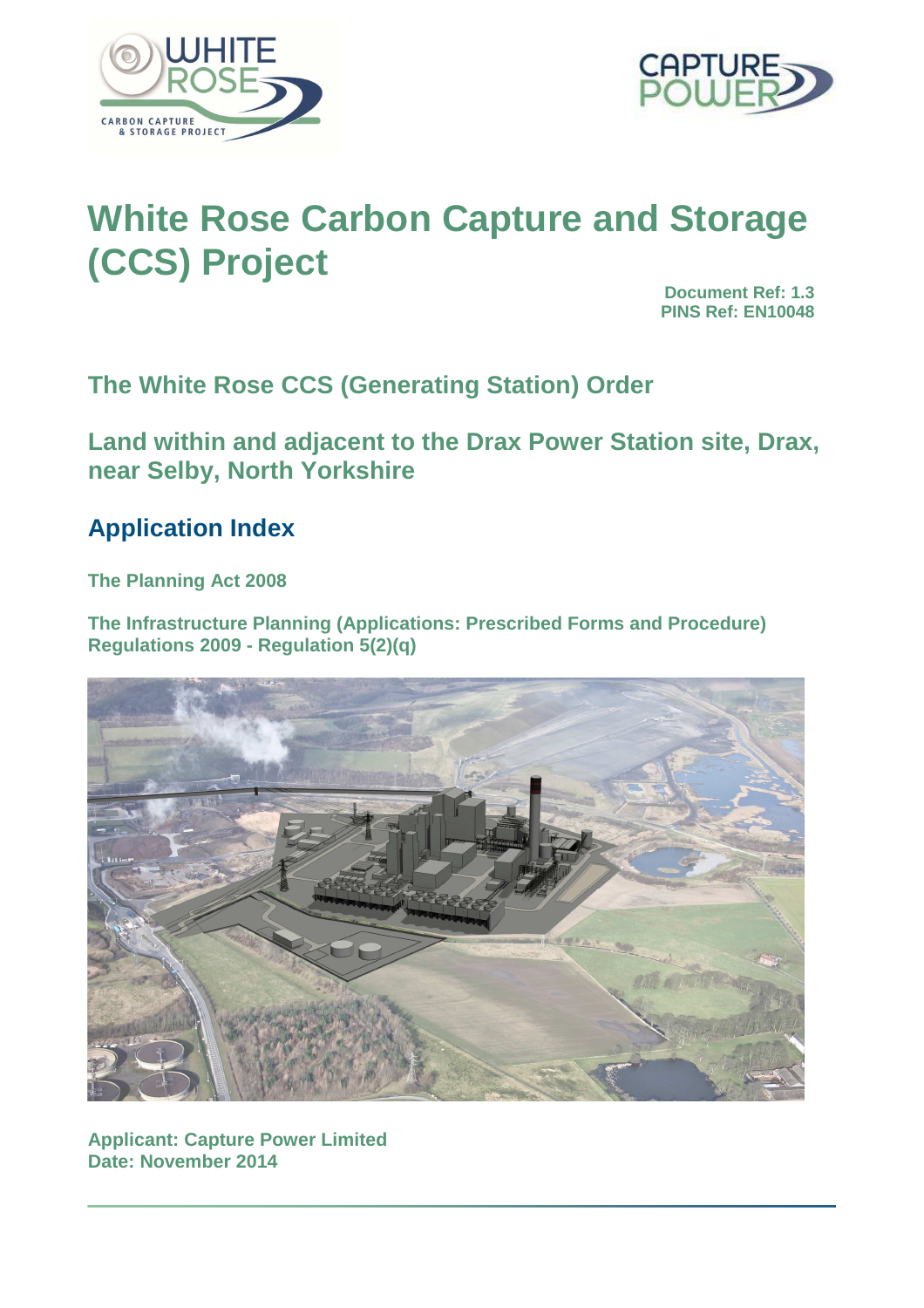



## **Document History**

| <b>Document Number</b> | 1.3                           |             |          |
|------------------------|-------------------------------|-------------|----------|
| <b>Revision</b>        | 1 - Submission version        |             |          |
| <b>Author</b>          | Dalton Warner Davis LLP (DWD) |             |          |
| <b>Signed</b>          | Geoff Bullock (GB)            | <b>Date</b> | 21.11.14 |
| <b>Approved By</b>     | GB                            |             |          |
| <b>Signed</b>          | GB                            | <b>Date</b> | 21.11.14 |
| <b>Document Owner</b>  | <b>DWD</b>                    |             |          |

| <b>Revision History</b>    |          |                            |                      |
|----------------------------|----------|----------------------------|----------------------|
| <b>Revision No.   Date</b> |          | <b>Reason for Revision</b> | <b>Authorised By</b> |
|                            | 21.11.14 | Submission version         | GB                   |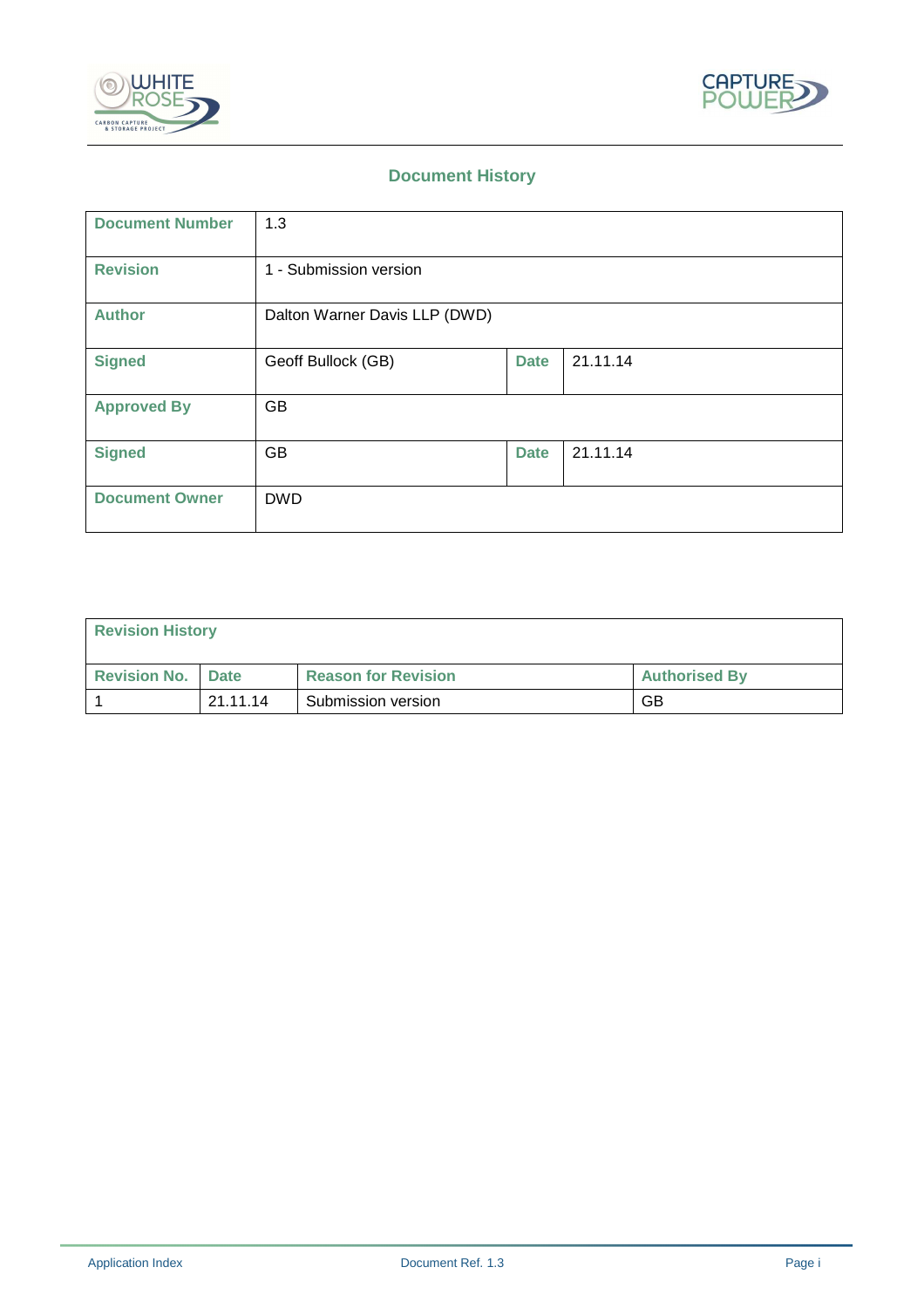



|                                 | <b>Glossary of Abbreviations and Definitions</b>                                                                                                                                                                                                                                                                                                                                                                                                                                    |  |
|---------------------------------|-------------------------------------------------------------------------------------------------------------------------------------------------------------------------------------------------------------------------------------------------------------------------------------------------------------------------------------------------------------------------------------------------------------------------------------------------------------------------------------|--|
| <b>APFP</b><br>Regulations      | The Infrastructure Planning (Applications: Prescribed Forms and Procedure)<br>Regulations 2009. Sets out detailed procedures that must be followed for submitting<br>and publicising applications for Nationally Significant Projects.                                                                                                                                                                                                                                              |  |
| Applicant                       | Capture Power Limited.                                                                                                                                                                                                                                                                                                                                                                                                                                                              |  |
| Application                     | The Application for a Development Consent Order made to the Secretary of State<br>under Section 37 of the Planning Act 2008 in respect of the Project, required pursuant<br>to Section 31 of the Planning Act 2008 because the Project is a Nationally Significant<br>Infrastructure Project under Section 14(1)(a) and Section 15 of the Planning Act 2008<br>by virtue of being an onshore generating station in England or Wales of 50 Megawatts<br>electrical capacity of more. |  |
| <b>Capture Power</b><br>Limited | The Applicant. A joint venture comprised of Drax CCS Limited, ALSTOM UK<br>Holdings Limited and The BOC Group Limited.                                                                                                                                                                                                                                                                                                                                                              |  |
| <b>CCR</b>                      | Carbon Capture Ready/Carbon Capture Readiness.                                                                                                                                                                                                                                                                                                                                                                                                                                      |  |
| <b>CCS</b>                      | Carbon Capture and Storage.                                                                                                                                                                                                                                                                                                                                                                                                                                                         |  |
| <b>CHP</b>                      | Combined Heat and Power.                                                                                                                                                                                                                                                                                                                                                                                                                                                            |  |
| <b>CPL</b>                      | Capture Power Ltd.                                                                                                                                                                                                                                                                                                                                                                                                                                                                  |  |
| <b>DCO</b>                      | A Development Consent Order made by the relevant Secretary of State pursuant to<br>the Planning Act 2008 to authorise a Nationally Significant Infrastructure Project. A<br>DCO does or can incorporate or remove the need for a range of consents which<br>would otherwise be required for a development. A DCO can also include powers of<br>compulsory acquisition.                                                                                                              |  |
| <b>DECC</b>                     | Department for Energy and Climate Change.                                                                                                                                                                                                                                                                                                                                                                                                                                           |  |
| <b>EIA Regulations</b>          | The Infrastructure Planning (Environmental Impact Assessment) Regulations 2009<br>setting out how the EIA of Nationally Significant Infrastructure Projects must be<br>carried out and the procedures that must be followed.                                                                                                                                                                                                                                                        |  |
| ES                              | The Environmental Statement documenting the findings of the EIA.                                                                                                                                                                                                                                                                                                                                                                                                                    |  |
| MWe                             | Megawatts electrical. A measurement of power.                                                                                                                                                                                                                                                                                                                                                                                                                                       |  |
| <b>NSIP</b>                     | A Nationally Significant Infrastructure Project that must be authorised by the making<br>of a DCO under the Planning Act 2008.                                                                                                                                                                                                                                                                                                                                                      |  |
| <b>PINS</b>                     | The Planning Inspectorate. A Government agency responsible for receiving and<br>administering the acceptance and examination of applications for NSIPs on behalf of<br>the Secretary of State.                                                                                                                                                                                                                                                                                      |  |
| Project                         | The development to which the Application relates and which requires a DCO and<br>listed at Schedule 1 of the Order.                                                                                                                                                                                                                                                                                                                                                                 |  |
| Project site                    | The land corresponding to the Order Limits that is required for the construction and/or<br>operation of the Project. This area is also referred to as the Site.                                                                                                                                                                                                                                                                                                                     |  |
| the 2008 Act                    | The Planning Act 2008 which is the legislation in relation to applications for NSIPs,<br>including pre-application consultation and publicity, the examination of applications<br>and decision making by the Secretary of State.                                                                                                                                                                                                                                                    |  |
| SoS                             | The Secretary of State. The decision maker for DCO applications and head of<br>Government department. In this case the SoS for DECC.                                                                                                                                                                                                                                                                                                                                                |  |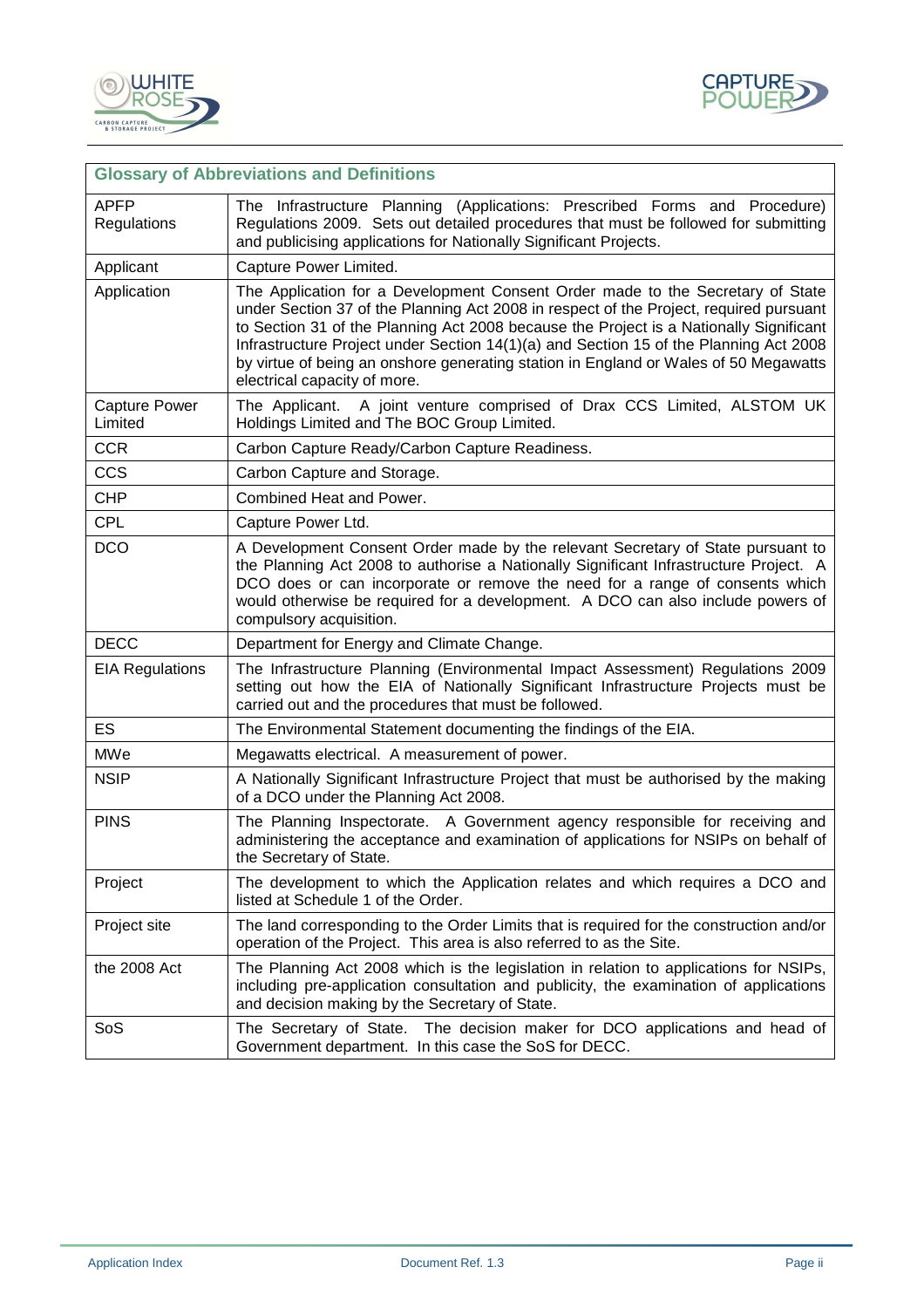



# **CONTENTS**

| <b>TABLES</b> |  |
|---------------|--|
|               |  |
|               |  |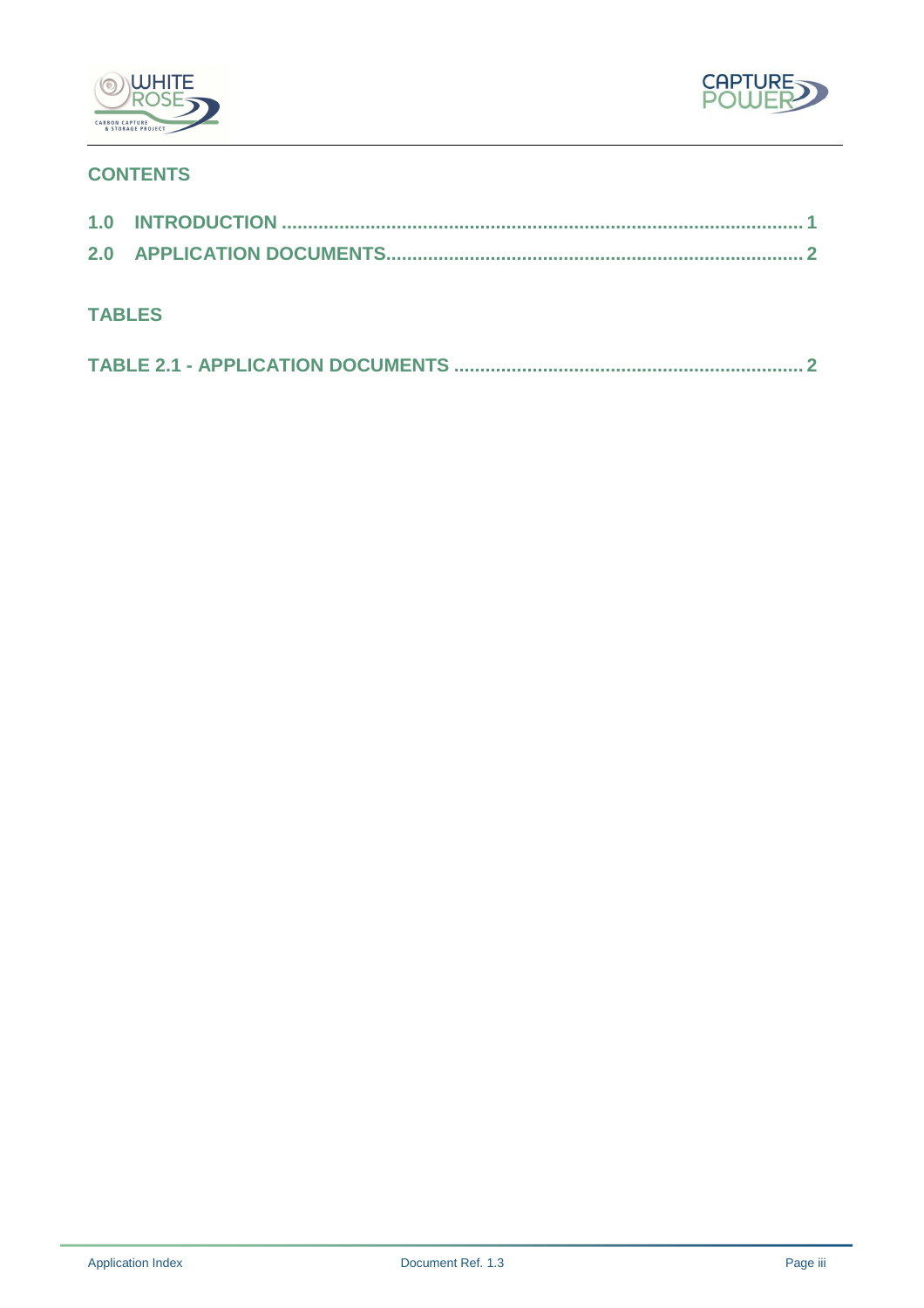



#### **1.0 INTRODUCTION**

### BACKGROUND TO THE PROJECT

- 1.1 This 'Application Index' has been prepared in support of Capture Power Limited's (the 'Applicant') application (the 'Application') for a Development Consent Order (a 'DCO') that has been made to the Planning Inspectorate ('PINS') under Section 37 of The Planning Act 2008.
- 1.2 The Applicant is seeking a DCO to authorise the construction, operation and maintenance of a new thermal generating station (an ultra-supercritical oxy-fuel coal-fired power plant of up to 448 megawatts 'MWe' gross with the ability to co-fire biomass) that will be fitted with carbon and capture and storage ('CCS') technology and associated development (together the 'Project') on land within and adjacent to the existing Drax Power Station site, Drax, near Selby, North Yorkshire, YO8 8PH, within the administrative areas of Selby District Council and North Yorkshire County Council.
- 1.3 A DCO is required as the Project falls within the definition and thresholds for a 'Nationally Significant Infrastructure Project' (a 'NSIP') under Sections 14 and 15(2) of the 2008 Act. It is therefore necessary for the Applicant to apply to the Secretary of State ('SoS') for the Department of Energy and Climate Change ('DECC') for 'Development Consent' for the Project under Section 31 of the 2008 Act.
- 1.4 The DCO, if made, would be known as the 'White Rose CCS (Generating Station) Order' (the 'Order').

#### THE PURPOSE OF THIS DOCUMENT

- 1.5 The purpose of this document is to list the documents (the 'Application Documents') that form the Application submitted to the SoS. In addition, it sets out how the documents submitted comply with relevant legislative or policy requirements or guidance.
- 1.6 The documents that form the Application are listed in Section 2 (Table 2.1).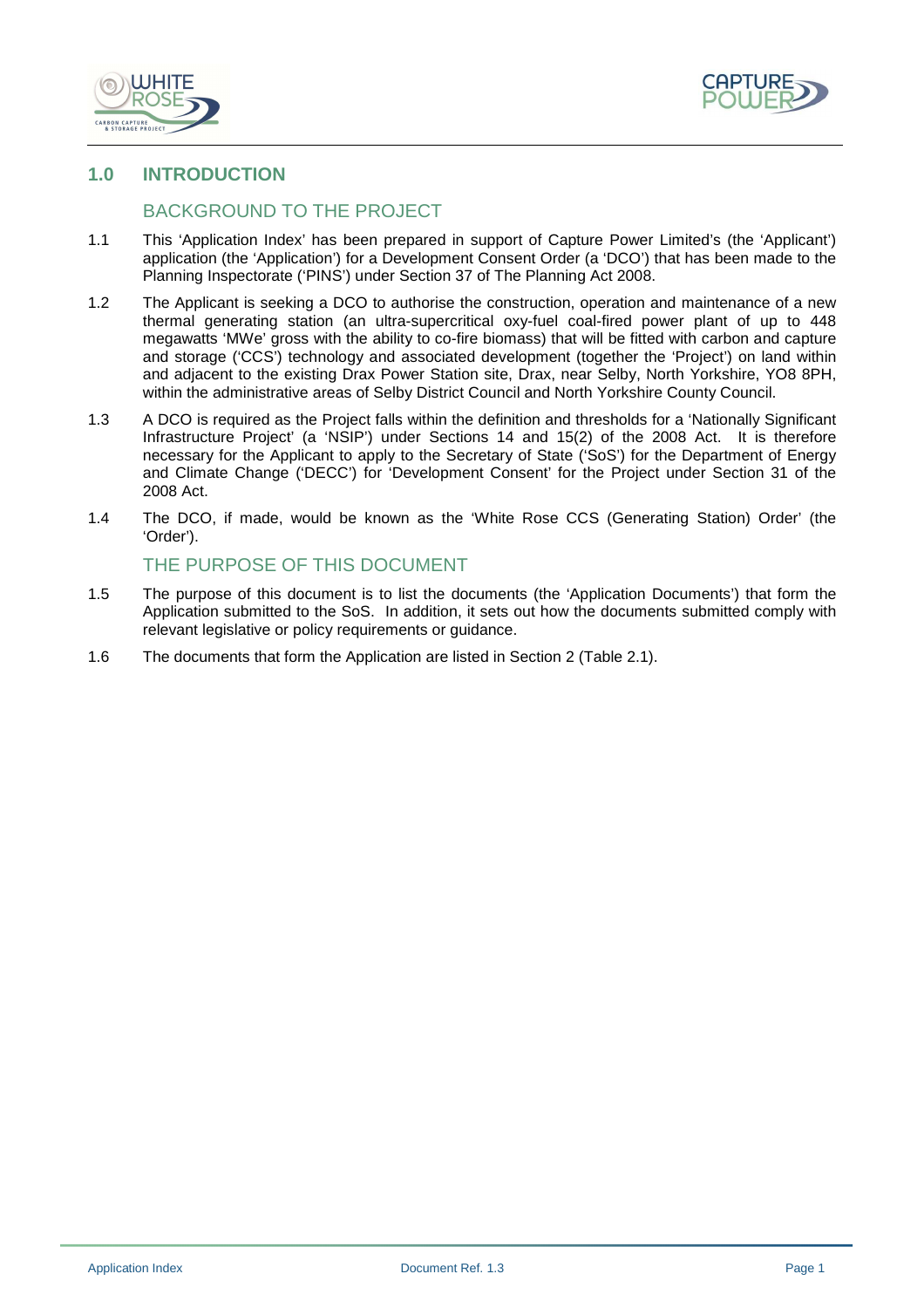



#### **2.0 APPLICATION DOCUMENTS**

- 2.1 The Application Documents have been grouped into appropriate categories and each has been given its own document reference ('Document Ref.').
- 2.2 In addition to listing the Application Documents submitted, Table 2.1 also identifies where these have been provided to comply with a relevant legislative or policy requirements or guidance. The legislative requirements for DCO applications are principally contained in the 2008 Act, 'The Infrastructure Planning (Applications: Prescribed Forms and Procedures) Regulations 2009' (the 'APFP Regulations') and 'The Infrastructure Planning (Environmental Impact Assessment) Regulations 2009' (the 'EIA Regulations').
- 2.3 Regulation 5 in the APFP Regulations lists the documents that all DCO applications must include. Regulation 5 includes a category (Reg.  $5(2)(q)$ ) described as "any other documents considered necessary to support the application". Similarly, Regulation 5 (Reg. 5(2)(o)) also allows applicants to submit other plans, drawings and sections which are considered necessary to describe the project. The documents and plans and drawings that have been provided by the Applicant under these categories of Regulation 5 are therefore not statutorily required but are those which the Applicant considers are necessary to explain and support the Application.
- 2.4 Regulation 6 sets out a number of documents that particular types of DCO applications must include. Those relating to generating stations are relevant to the Project and notably include the Grid Connection Statement.
- 2.5 The Application submitted for the Project is considered to comply with the statutory requirements of the 2008 Act, the APFP and the EIA Regulations and applicable SoS and PINS guidance, including, in particular, PINS Advice Note 6 'Preparation and submission of application documents' (June 2012).

| <b>Application</b><br><b>Document</b><br>Reference<br>(Ref. No.) | <b>Application Document Name</b>                      | <b>Statutory/Other</b><br><b>Requirement for</b><br><b>Document</b>                                        |  |
|------------------------------------------------------------------|-------------------------------------------------------|------------------------------------------------------------------------------------------------------------|--|
| Category 1.0                                                     | <b>Application Form and related documents</b>         |                                                                                                            |  |
| 1.1                                                              | <b>Application Cover Letter</b>                       | APFP Reg. 5(2)(q)                                                                                          |  |
| $1.2$                                                            | Not used                                              | $\blacksquare$                                                                                             |  |
| 1.3                                                              | Application Index                                     | APFP Reg. 5(2)(q)                                                                                          |  |
| 1.4                                                              | <b>Application Form</b>                               | $S.37(3)(b)$ and APFP Reg.<br>5(1)                                                                         |  |
| 1.5                                                              | Notices for Statutory Publicity                       | APFP Reg. $5(2)(q)$ , PINS<br>Advice Note 6 and<br><b>Application Form (Boxes)</b><br>$8(b)$ and $14(c)$ ) |  |
| Category 2.0                                                     | <b>Draft Development Consent Order</b>                |                                                                                                            |  |
| 2.1                                                              | Draft Development Consent Order (DCO)                 | APFP Reg. 5(2)(b)                                                                                          |  |
| 2.2                                                              | <b>Explanatory Memorandum</b>                         | APFP Reg. $5(2)(c)$                                                                                        |  |
| 2.3                                                              | Draft DCO - Comparison to Model Provisions<br>version | PINS Advice Note 6                                                                                         |  |

#### **Table 2.1 - Application Documents**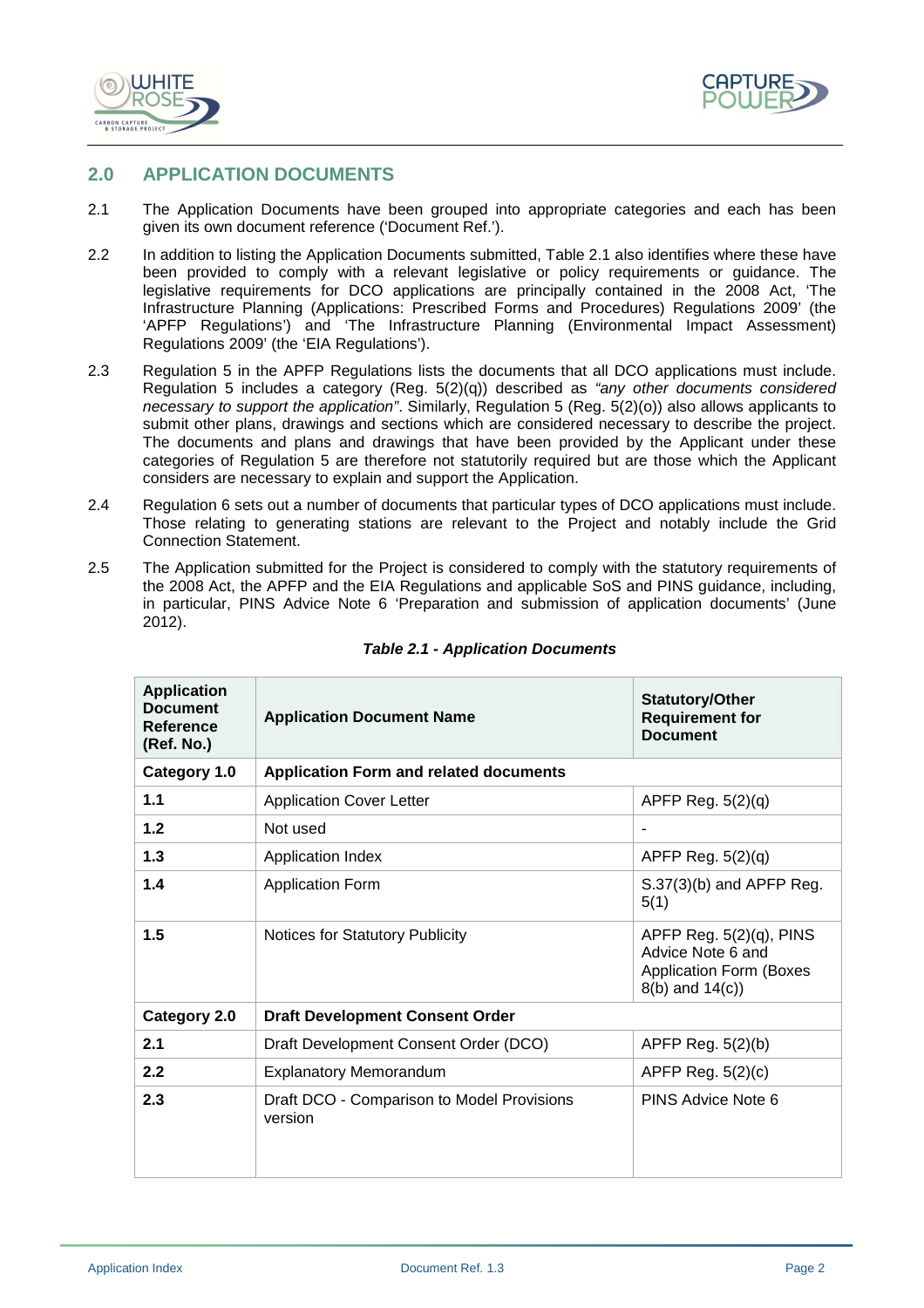



| <b>Application</b><br><b>Document</b><br><b>Reference</b><br>(Ref. No.) | <b>Application Document Name</b>                                                                                                 | <b>Statutory/Other</b><br><b>Requirement for</b><br><b>Document</b>                                                         |
|-------------------------------------------------------------------------|----------------------------------------------------------------------------------------------------------------------------------|-----------------------------------------------------------------------------------------------------------------------------|
| Category 3.0                                                            | <b>Compulsory Acquisition Information</b>                                                                                        |                                                                                                                             |
| 3.1                                                                     | Book of Reference (Parts 1-5)                                                                                                    | APFP Reg. 5(2)(d) & Reg.<br>7                                                                                               |
| 3.2                                                                     | <b>Statement of Reasons</b>                                                                                                      | APFP Reg. 5(2)(h)                                                                                                           |
| 3.3                                                                     | <b>Funding Statement</b>                                                                                                         | APFP Reg. 5(2)(h)                                                                                                           |
| Category 4.0                                                            | <b>Plans, Drawings and Sections</b>                                                                                              |                                                                                                                             |
| 4.1                                                                     | Site Location Plan                                                                                                               | APFP Reg. 5(2)(0)                                                                                                           |
| 4.2                                                                     | Land Plans (Key Plan and Sheets 1 - 4)                                                                                           | APFP Reg. 5(2)(i)                                                                                                           |
| 4.3                                                                     | Works Plans (Key Plan and Sheets 1 - 4)                                                                                          | APFP Reg. $5(2)(j)$                                                                                                         |
| 4.4                                                                     | Access and Rights of Way Plans (Key Plan and<br>Sheets $1 - 4$ )                                                                 | APFP Reg. 5(2)(k)                                                                                                           |
| 4.5                                                                     | Indicative Generating Station Drawings (Work No.<br>1A)                                                                          | APFP Reg. $5(2)(0)$                                                                                                         |
| 4.6                                                                     | Indicative Site Raising Drawings (Work Nos. 1A and<br>1B)                                                                        | APFP Reg. $5(2)(0)$                                                                                                         |
| 4.7                                                                     | Indicative Fuel Intake, Limestone and Gypsum and<br>Fuel Ash Handling and Transportation Infrastructure<br>Drawings (Work No. 2) | APFP Reg. 5(2)(0)                                                                                                           |
| 4.8                                                                     | Indicative Electrical Connection Routes (Work No.<br>4)                                                                          | APFP Reg. 5(2)(0)                                                                                                           |
| 4.9                                                                     | Indicative Drainage Plan                                                                                                         | APFP Reg. 5(2)(0)                                                                                                           |
| 4.10                                                                    | Indicative Landscaping and Biodiversity Framework<br>Plan                                                                        | APFP Reg. 5(2)(0)                                                                                                           |
| Category 5.0                                                            | <b>Reports and Statements</b>                                                                                                    |                                                                                                                             |
| 5.1                                                                     | <b>Consultation Report</b>                                                                                                       | S.37(3)(c)                                                                                                                  |
| 5.2                                                                     | <b>Grid Connection Statement</b>                                                                                                 | APFP Reg. $5(2)(p)$ and<br>Reg. $6(1)(a)$                                                                                   |
| 5.3                                                                     | <b>Other Consents and Licences</b>                                                                                               | APFP Reg. $5(2)(q)$ and<br>PINS Advice Note 6                                                                               |
| 5.4                                                                     | <b>Planning Statement</b>                                                                                                        | APFP Reg. $5(2)(q)$ and<br>PINS Advice Note 6                                                                               |
| 5.5                                                                     | Design & Access Statement                                                                                                        | APFP Reg. $5(2)(q)$<br>'Overarching National<br>Policy Statement (NPS) for<br>Energy' EN-1 - 4.5, and<br>PINS Advice Note 6 |
| 5.6                                                                     | <b>Combined Heat and Power Assessment</b>                                                                                        | APFP Reg. 5(2)(q), EN-1 -<br>4.6 and EN-3 - 2.5.26-<br>2.5.27                                                               |
| 5.7                                                                     | Carbon Capture and Storage (CCS) and Carbon                                                                                      | APFP Reg. $5(2)(q)$ and                                                                                                     |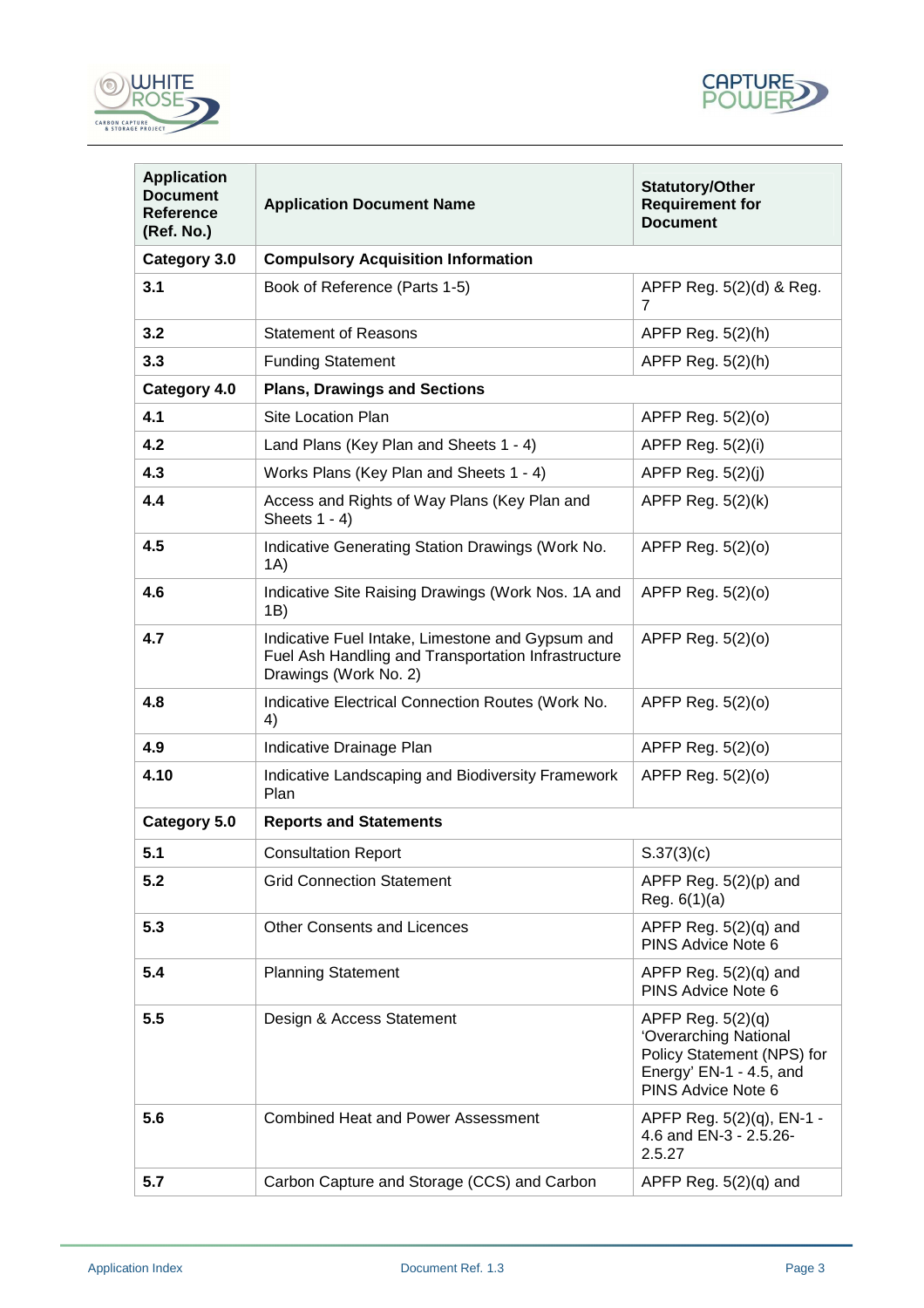



| <b>Application</b><br><b>Document</b><br><b>Reference</b><br>(Ref. No.) | <b>Application Document Name</b>                                                 | <b>Statutory/Other</b><br><b>Requirement for</b><br><b>Document</b>                                                                                                                                                                                                                                                                                                                                                                                                                                      |  |
|-------------------------------------------------------------------------|----------------------------------------------------------------------------------|----------------------------------------------------------------------------------------------------------------------------------------------------------------------------------------------------------------------------------------------------------------------------------------------------------------------------------------------------------------------------------------------------------------------------------------------------------------------------------------------------------|--|
|                                                                         | Capture and Readiness (CCR) Statement                                            | <b>NPS EN-1 - 4.7</b>                                                                                                                                                                                                                                                                                                                                                                                                                                                                                    |  |
| Category 6.0                                                            | <b>Environmental Impact Assessment Information</b>                               |                                                                                                                                                                                                                                                                                                                                                                                                                                                                                                          |  |
| 6.1                                                                     | <b>Environmental Statement Non-Technical Summary</b>                             | APFP Reg. 5(2)(a) and EIA<br>Regs.                                                                                                                                                                                                                                                                                                                                                                                                                                                                       |  |
| 6.2                                                                     | Environmental Statement (ES) - Volume 1 (Main<br>Report)                         | APFP Reg. 5(2)(a) and EIA<br>Regs.<br>Document 6.2 includes<br>within it the following:<br>(i)<br>An assessment of any<br>effects on sites or<br>features of nature<br>conservation (etc.) at<br>ES Volume 1 Chapter<br>6 (APFP Reg. 5(2)(l);<br>An assessment of any<br>(ii)<br>effects on sites or<br>features of the historic<br>environment at ES<br>Volume 1 Chapter 6<br>(APFP Reg. 5(2)(m));<br>and<br>(iii)<br>An assessment of<br>flood risk at ES<br>Volume 1 Chapter 6<br>(APFP Reg. 5(2)(e); |  |
| 6.2.1                                                                   | ES - Volume 1 Chapter 1 - Introduction                                           | APFP Reg. 5(2)(a) and EIA<br>Regs.                                                                                                                                                                                                                                                                                                                                                                                                                                                                       |  |
| 6.2.2                                                                   | ES - Volume 1 Chapter 2 - Planning Policy<br>Legislation and Guidance            | APFP Reg. 5(2)(a) and EIA<br>Regs.                                                                                                                                                                                                                                                                                                                                                                                                                                                                       |  |
| 6.2.3                                                                   | ES - Volume 1 Chapter 3 - Environmental Impact<br>Assessment Methodology         | APFP Reg. 5(2)(a) and EIA<br>Regs.                                                                                                                                                                                                                                                                                                                                                                                                                                                                       |  |
| 6.2.4                                                                   | ES - Volume 1 Chapter 4 - Environmental and<br><b>Social Baseline Conditions</b> | APFP Reg. 5(2)(a) and EIA<br>Regs.                                                                                                                                                                                                                                                                                                                                                                                                                                                                       |  |
| 6.2.5                                                                   | ES - Volume 1 Chapter 5 - Project Description                                    | APFP Reg. 5(2)(a) and EIA<br>Regs.                                                                                                                                                                                                                                                                                                                                                                                                                                                                       |  |
| 6.2.6                                                                   | ES - Volume 1 Chapter 6 - Summary of<br><b>Construction Stage Effects</b>        | APFP Reg. 5(2)(a) and EIA<br>Regs.                                                                                                                                                                                                                                                                                                                                                                                                                                                                       |  |
| 6.2.7                                                                   | ES - Volume 1 Chapter 7 - Summary of Operational<br><b>Stage Effects</b>         | APFP Reg. 5(2)(a) and EIA<br>Regs.                                                                                                                                                                                                                                                                                                                                                                                                                                                                       |  |
| 6.2.8                                                                   | ES - Volume 1 Chapter 8 - Summary of<br>Decommissioning Stage Effects            | APFP Reg. $5(2)(a)$ and EIA<br>Regs.                                                                                                                                                                                                                                                                                                                                                                                                                                                                     |  |
| 6.2.9                                                                   | ES - Volume 1 Chapter 9 - Summary of Cumulative<br><b>Effects</b>                | APFP Reg. $5(2)(a)$ and EIA<br>Regs.                                                                                                                                                                                                                                                                                                                                                                                                                                                                     |  |
| 6.2.10                                                                  | ES - Volume 1 Chapter 10 - Conclusions                                           | APFP Reg. $5(2)(a)$ and EIA                                                                                                                                                                                                                                                                                                                                                                                                                                                                              |  |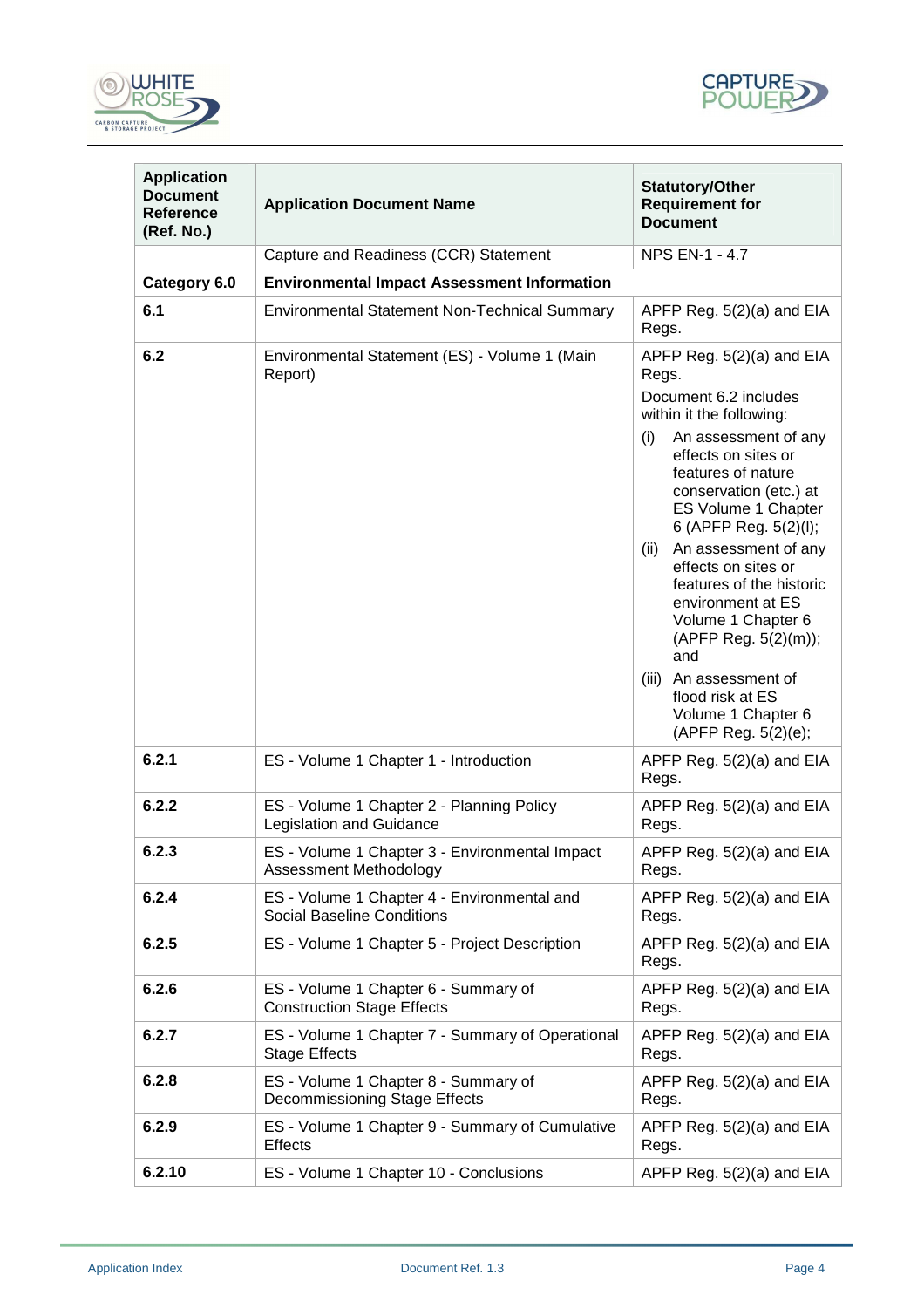



| <b>Application</b><br><b>Document</b><br><b>Reference</b><br>(Ref. No.) | <b>Application Document Name</b>                                                                               | <b>Statutory/Other</b><br><b>Requirement for</b><br><b>Document</b>                                                                                                                                                                                                                                                                       |
|-------------------------------------------------------------------------|----------------------------------------------------------------------------------------------------------------|-------------------------------------------------------------------------------------------------------------------------------------------------------------------------------------------------------------------------------------------------------------------------------------------------------------------------------------------|
|                                                                         |                                                                                                                | Regs.                                                                                                                                                                                                                                                                                                                                     |
| 6.3                                                                     | ES - Volume 2 (Technical Reports)                                                                              | APFP Reg. 5(2)(a) and EIA<br>Regs.<br>Document 6.3 includes<br>within it the following:<br>Plans showing sites or<br>(i)<br>features of nature<br>conservation (etc.) at<br>ES Figures I.1 - I.9<br>(APFP Reg. 5(2)(l);<br>and<br>(ii) A Flood Risk<br>Assessment (FRA) at<br><b>ES Volume 2 Section</b><br>C.1 (APFP Reg.<br>$5(2)(e)$ . |
| 6.3.1                                                                   | ES Volume 2 Chapter A - Emissions to Atmosphere<br><b>Technical Report</b>                                     | APFP Reg. 5(2)(a) and EIA<br>Regs.                                                                                                                                                                                                                                                                                                        |
| 6.3.2                                                                   | ES Volume 2 Chapter B - Noise and Vibration<br><b>Technical Report</b>                                         | APFP Reg. 5(2)(a) and EIA<br>Regs.                                                                                                                                                                                                                                                                                                        |
| 6.3.3                                                                   | ES Volume 2 Chapter C - Surface Water and Flood<br><b>Risk Technical Report</b>                                | APFP Reg. 5(2)(a) and EIA<br>Regs.                                                                                                                                                                                                                                                                                                        |
| 6.3.4                                                                   | ES Volume 2 Chapter C.1 - Flood Risk Assessment                                                                | APFP Regs. 5(2)(a) and<br>5(2)(e) and EIA Regs.                                                                                                                                                                                                                                                                                           |
| 6.3.5                                                                   | ES Volume 2 Chapter D - Geology Technical Report                                                               | APFP Reg. 5(2)(a) and EIA<br>Regs.                                                                                                                                                                                                                                                                                                        |
| 6.3.6                                                                   | ES Volume 2 Chapter D.1 - Geology annexes<br>including Generic Assessment Criteria and Enviro-<br>check Report | APFP Reg. 5(2)(a) and EIA<br>Regs.                                                                                                                                                                                                                                                                                                        |
| 6.3.7                                                                   | ES Volume 2 Chapter E - Transport Assessment                                                                   | APFP Reg. 5(2)(a) and EIA<br>Regs.                                                                                                                                                                                                                                                                                                        |
| 6.3.8                                                                   | ES Volume 2 Chapter F - Socio-economics<br>Characteristics                                                     | APFP Reg. 5(2)(a) and EIA<br>Regs.                                                                                                                                                                                                                                                                                                        |
| 6.3.9                                                                   | ES Volume 2 Chapter G - Archaeology Technical<br>Report                                                        | APFP Reg. 5(2)(a) and EIA<br>Regs.                                                                                                                                                                                                                                                                                                        |
| 6.3.10                                                                  | ES Volume 2 Chapter G.1 - Geophysical Survey<br>Results                                                        | APFP Reg. 5(2)(a) and EIA<br>Regs.                                                                                                                                                                                                                                                                                                        |
| 6.3.11                                                                  | ES Volume 2 Chapter G.2 - Written Scheme of<br>Investigation                                                   | APFP Reg. $5(2)(a)$ and EIA<br>Regs.                                                                                                                                                                                                                                                                                                      |
| 6.3.12                                                                  | ES Volume 2 Chapter H - LVIA Technical Report                                                                  | APFP Reg. 5(2)(a) and EIA<br>Regs.                                                                                                                                                                                                                                                                                                        |
| 6.3.13                                                                  | ES Volume 2 Chapter I - Ecology Technical Report                                                               | APFP Reg. 5(2)(a) and EIA<br>Regs.                                                                                                                                                                                                                                                                                                        |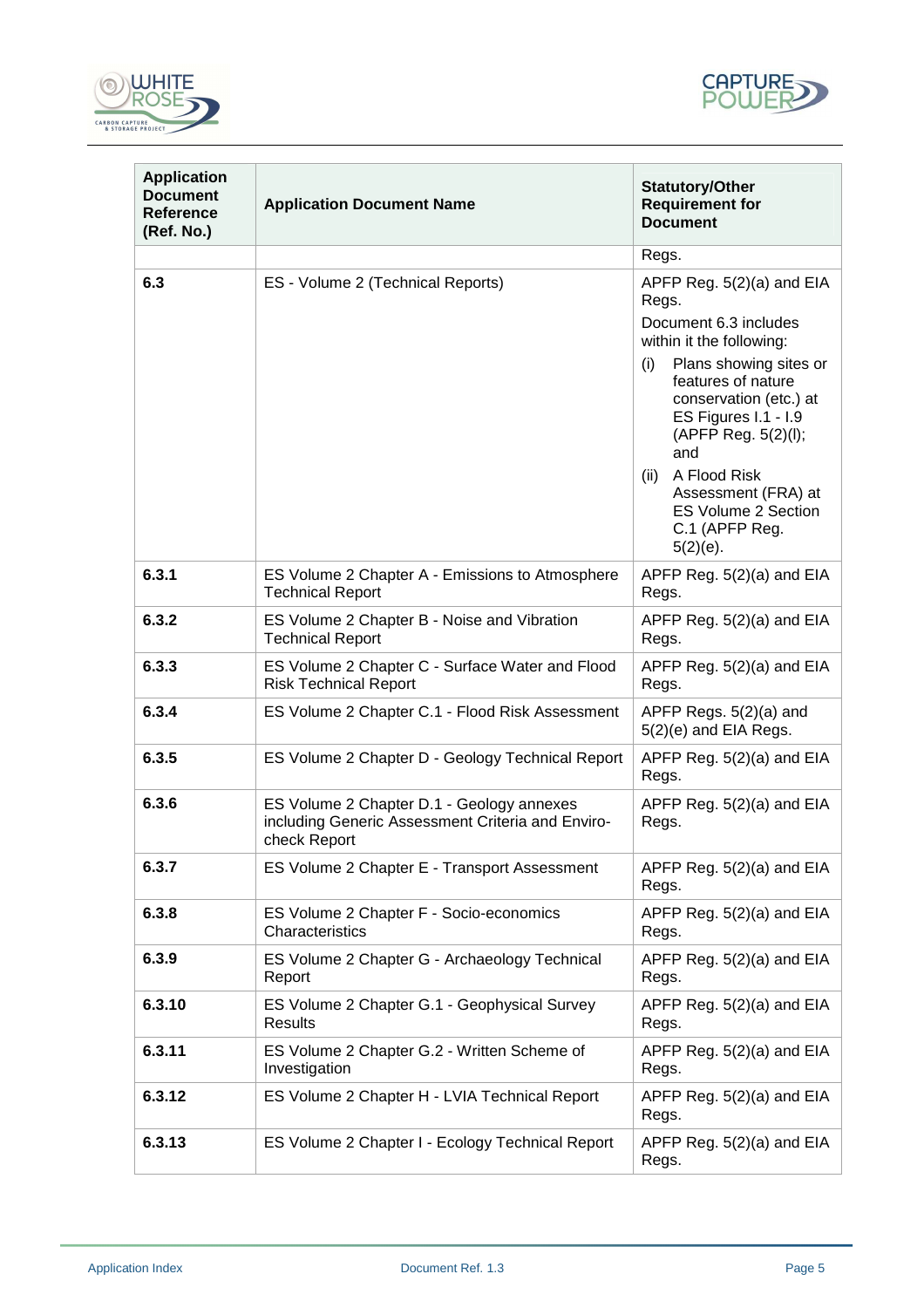



| <b>Application</b><br><b>Document</b><br>Reference<br>(Ref. No.) | <b>Application Document Name</b>                                          | <b>Statutory/Other</b><br><b>Requirement for</b><br><b>Document</b>                                                                                                                                                                                                                                                                                                                                                                                                                                                                                 |
|------------------------------------------------------------------|---------------------------------------------------------------------------|-----------------------------------------------------------------------------------------------------------------------------------------------------------------------------------------------------------------------------------------------------------------------------------------------------------------------------------------------------------------------------------------------------------------------------------------------------------------------------------------------------------------------------------------------------|
| 6.3.14                                                           | ES Volume 2 Chapter I - Ecology Technical Report<br>Annexes 1-11          | APFP Reg. 5(2)(a) and EIA<br>Regs.                                                                                                                                                                                                                                                                                                                                                                                                                                                                                                                  |
| 6.3.15                                                           | ES Volume 2 Confidential Badger Method<br>Statement [Not to be published] | APFP Reg. 5(2)(a) and EIA<br>Regs.                                                                                                                                                                                                                                                                                                                                                                                                                                                                                                                  |
| 6.3.16                                                           | ES Volume 2 Confidential Badger Survey [Not to be<br>published]           | APFP Reg. 5(2)(a) and EIA<br>Regs.                                                                                                                                                                                                                                                                                                                                                                                                                                                                                                                  |
| 6.4                                                              | ES - Volume 3 (Other Reports and Plans)                                   | APFP Reg. 5(2)(a) and EIA<br>Regs.<br>Document 6.4 includes<br>within it the following:<br><b>Environmental Impact</b><br>(i)<br><b>Assessment Scoping</b><br>Report and Scoping<br>Opinion at ES Volume<br>3 Section P and<br>Section Q (APFP Reg.<br>$5(2)(a)$ ;<br><b>Habitats Regulations</b><br>(ii)<br>Assessment (HRA)<br>'Screening Report' at<br>ES Volume 3 Section L<br>(APFP Reg.<br>$5(2)(g)$ ; and<br>Plans showing sites or<br>(iii)<br>features of the historic<br>environment at ES<br>Volume 3 Section K.3<br>(APFP Reg. 5(2)(m). |
| 6.4.1                                                            | ES Volume 3 Section J - Construction<br>Environmental Management Plan     | APFP Reg. 5(2)(a) and EIA<br>Regs.                                                                                                                                                                                                                                                                                                                                                                                                                                                                                                                  |
| 6.4.2                                                            | ES Volume 3 Section K.1 - Location Plan                                   | APFP Reg. 5(2)(a) and EIA<br>Regs.                                                                                                                                                                                                                                                                                                                                                                                                                                                                                                                  |
| 6.4.3                                                            | ES Volume 3 Section K.2 - Habitats Plan                                   | APFP Reg. $5(2)(a)$ and<br>APFP Reg. 5(2)(l)                                                                                                                                                                                                                                                                                                                                                                                                                                                                                                        |
| 6.4.4                                                            | ES Volume 3 Section K.3 - Historic Environment<br>Plan                    | APFP Reg. $5(2)(a)$ and<br>APFP Reg. 5(2)(m)                                                                                                                                                                                                                                                                                                                                                                                                                                                                                                        |
| 6.4.5                                                            | ES Volume 3 Section L - Habitats Regulations<br><b>Assessment Report</b>  | APFP Reg. $5(2)(a)$ and<br>$5(2)(g)$ and EIA Regs.                                                                                                                                                                                                                                                                                                                                                                                                                                                                                                  |
| 6.4.6                                                            | ES Volume 3 Section M - Green House Gas<br>Assessment                     | APFP Reg. 5(2)(a) and EIA<br>Regs.                                                                                                                                                                                                                                                                                                                                                                                                                                                                                                                  |
| 6.4.7                                                            | ES Volume 3 Section N - Climate Change Risk<br>Assessment                 | APFP Reg. $5(2)(a)$ and EIA<br>Regs.                                                                                                                                                                                                                                                                                                                                                                                                                                                                                                                |
| 6.4.8                                                            | ES Volume 3 Section O - Statement under S79 (1)<br>of the EPA 1990        | APFP Reg. 5(2)(f) and EIA<br>Regs.                                                                                                                                                                                                                                                                                                                                                                                                                                                                                                                  |